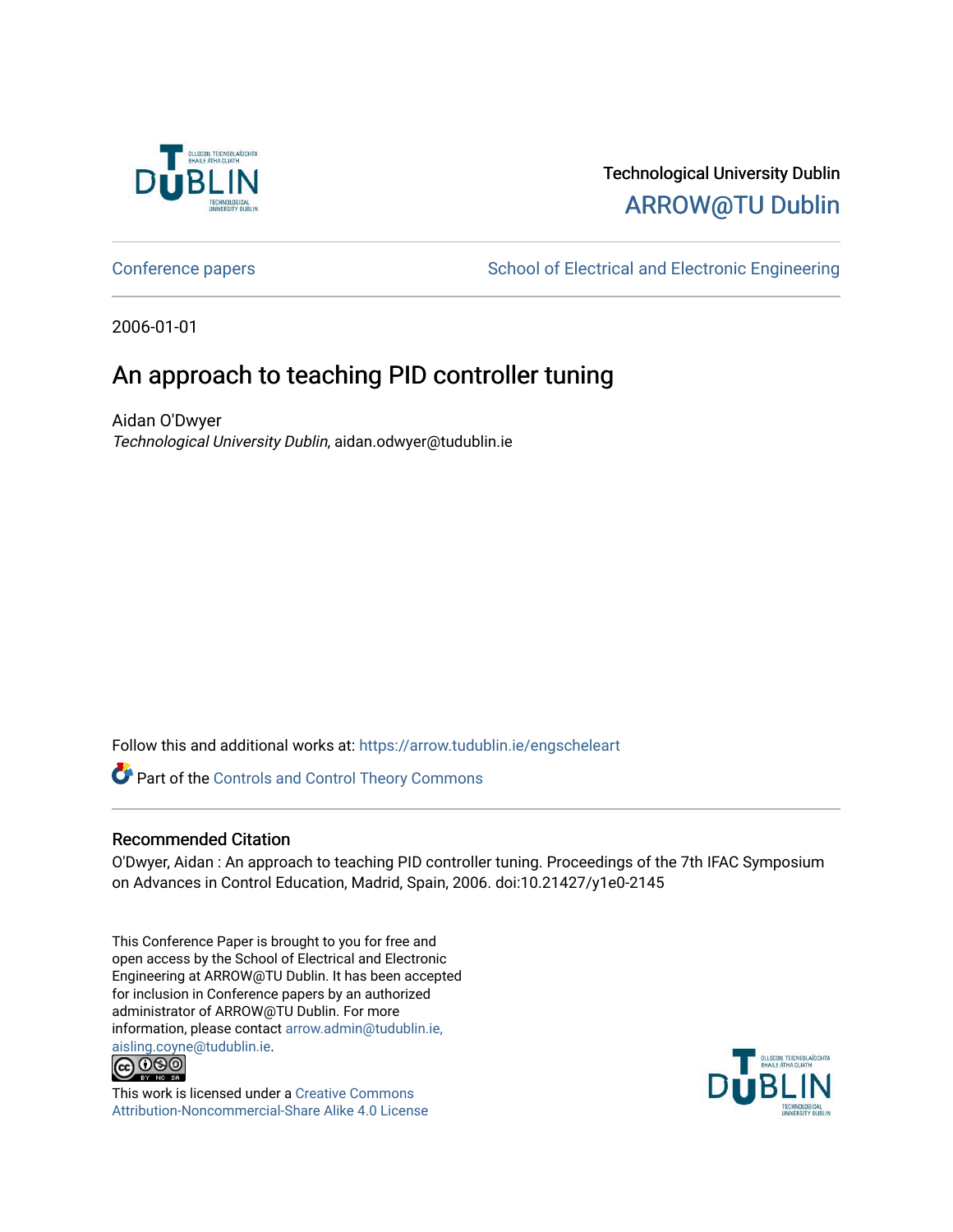#### **AN APPROACH TO TEACHING PID CONTROLLER TUNING**

# **Aidan O'Dwyer**

*School of Control Systems and Electrical Engineering, Dublin Institute of Technology, Kevin St., Dublin 8, Ireland* 

Abstract: This paper discusses an approach to the teaching of PID controller tuning methods to students in control engineering at Dublin Institute of Technology. The method involves analytically calculating the gain margin, phase margin and maximum sensitivity for PI and PID controlled systems whose process is modelled in first order lag plus time delay (FOLPD) form. Students can examine the performance of many tuning rules from graphical results, allowing insight to be developed as to the most rational choice of the tuning rule for the application. Some preliminary work done to develop an expert system to allow a greater automation of the procedure for recommending a tuning rule, for user defined requirements, is also described. *Copyright © 2006 IFAC*

Keywords: Education, PID control, processes with time delay.

#### 1. INTRODUCTION

Engineering is concerned with understanding and directing the materials and forces of nature for the use and convenience of humankind. *Control engineering* is concerned with the understanding and control of machines, processes and industrial automation systems to provide useful economic products for society. Control engineering is based on foundations of feedback theory and linear systems analysis. It is not limited to any engineering discipline but is equally applicable to aeronautical, chemical, mechanical, environmental, civil and electrical engineering (Dorf and Bishop, 2001).

The design and implementation of proportional integral (PI) and proportional integral derivative (PID) controllers is a central part of any control engineering course, as such controllers are used in 95% of industrial applications. The requirement to choose either two or three controller parameters has meant that the use of tuning rules (formulae) to determine these parameters is popular. The author

has tabulated 443 such tuning rules in the literature to specify the PI controller terms, with 691 tuning rules defined to specify the PID controller parameters (O'Dwyer, 2006). Though the use of tuning rules is practically important, it is a challenge to allow students to gain perspective on the advantages and limitations inherent in the method. Traditionally, the topic has been taught by briefly considering the major classes of tuning rule methods, followed by a more detailed study, often in the laboratory, of one or more tuning rules (typically the process reaction curve tuning method of Ziegler and Nichols (1943) and the ultimate cycle method of Ziegler and Nichols (1942)). A number of textbooks offer a more comprehensive approach (e.g. Ogunnaike and Ray (1994), Marlin (2000), Wilkie *et al*. (2002), Seborg *et al*. (2004)), though the tuning rule methods discussed are presented in a stand-alone manner. To the authors' knowledge, no textbook gives a comprehensive approach to choosing a tuning rule based on a performance specification and knowledge of the process to be controlled.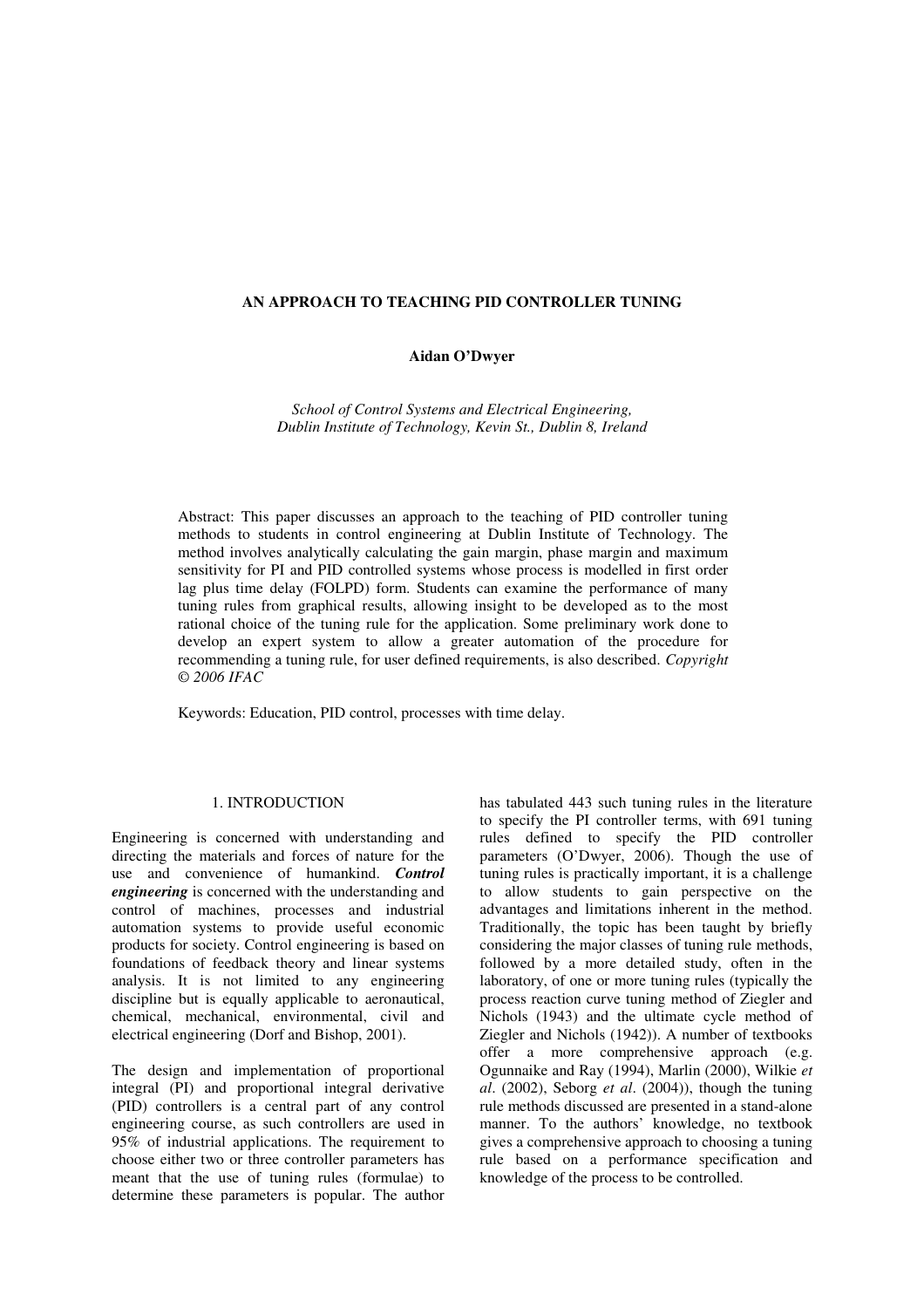This paper will describe such an approach to tuning rule selection taught at the Dublin Institute of Technology to students taking control engineering as an option subject in both the final year of the fouryear honours Batchelor of Engineering (B.E.) degree in Electrical/Electronic Engineering and the one-year taught Masters of Engineering (M.E.) degree in Advanced Engineering. The *gain margin*, *phase margin* and *maximum sensitivity* performance criteria used to assess the tuning rules, as a function of the ratio of *time delay* to *time constant* of a first order lag plus time delay (FOLPD) model of the process, are analytically developed. This analytical development enhances student understanding of design compromises. Subsequently, the computer analysis tool MATLAB/SIMULINK is used to allow students to examine the performance of many tuning rules by generating graphical results; insight into the most rational choice of the tuning rule, for the application, is thus developed. Some work done to develop an *expert system* to allow greater automation of the procedure for recommending a tuning rule will be described; the experience of the author is that the expert system increases student motivation as well as providing a platform for further project work. The teaching approach is based on research work previously published by Ho *et al*. (1995), (1996) and O'Dwyer (1998), (2001).

The paper is organised as follows. The formulae (developed in detail with the ME students) for analytically calculating the gain margin, phase margin and maximum sensitivity, for the PI compensated process, are outlined in Section 2. Graphical results showing the performance and robustness of FOLPD processes, compensated with sample PI and PID tuning rules, are shown in Section 3. Section 4 outlines some work done on an expert system implementation of the method, for teaching purposes. Pedagogic issues are discussed in Section 5, with conclusions of the work drawn in Section 6.

## 2. THE ANALYTICAL CALCULATION OF GAIN MARGIN, PHASE MARGIN AND MAXIMUM SENSITIVITY – PI CONTROLLER

Space considerations dictate that only an outline of the analytical calculations can be provided. The controller and process model are respectively given by

> $\overline{\phantom{a}}$ ∖  $= K_c \left( 1 + \right)$

 $G_c(s) = K_c \left(1 + \frac{1}{\pi}\right)$  $c^{(3)} = K_c \left( \frac{1}{T_i} \right)$ 

and

$$
G_{m}(s) = \frac{K_{m}e^{-s\tau_{m}}}{1 + sT_{m}}
$$
 (2)

 $\overline{\phantom{a}}$ J  $\backslash$ 

 $T_i s$ 

The controller is a so-called ideal PI controller; 172 tuning rules have been defined for the control of processes modelled in FOLPD form using this controller (O'Dwyer, 2006). Then

$$
G_m(j\omega)G_c(j\omega) = \frac{K_m e^{-j\omega\tau_m}}{1 + j\omega T_m} \frac{K_c(j\omega T_i + 1)}{j\omega T_i}
$$
 (3)

From the definition of gain and phase margin, the following sets of equations are obtained:

$$
\phi_{\rm m} = \arg \left[ G_{\rm c} (j \omega_{\rm g}) G_{\rm m} (j \omega_{\rm g}) \right] + \pi, \tag{4}
$$

$$
A_{m} = \frac{1}{\left| G_{c} (j\omega_{p}) G_{m} (j\omega_{p}) \right|}
$$
 (5)

where  $\omega_{g}$  and  $\omega_{p}$  are given by

$$
\left| G_c(j\omega_g) G_m(j\omega_g) \right| = 1 \text{ and}
$$
  

$$
\arg \left[ G_c(j\omega_p) G_m(j\omega_p) \right] = -\pi
$$

Analytical formulae may be directly calculated for  $\omega_{\rm g}$  and  $\omega_{\rm p}$ , and subsequently for the gain and phase margin of the compensated system, for each of the tuning rules, as a function of  $\tau_{\rm m}/T_{\rm m}$  (O'Dwyer, 2006). The maximum sensitivity (the reciprocal of the shortest distance from the Nyquist curve to the (-1,0) point on the Rl-Im axis) may also be directly determined.

The method can be extended to the determination of the gain margin, phase margin and maximum sensitivity of FOLPD process models, compensated by the classical PID controller structure, and the ideal PID controller structure (with some approximation), in a straightforward manner. These controller structures are given by

$$
G_c(s) = K_c \left( 1 + \frac{1}{T_i s} \right) \left( \frac{1 + s T_d}{1 + s \alpha T_d} \right)
$$
 (6)

and

(1)

$$
G_c(s) = K_c \left( 1 + \frac{1}{T_i s} + T_d s \right),
$$
 (7)

respectively. 154 tuning rules have been defined for the control of processes, modelled in FOLPD form, using these controllers (O'Dwyer, 2006).

#### 3. SIMULATION RESULTS

Space considerations dictate that only representative simulation results may be provided; an extensive set of simulation results covering many of the PI controller and PID controller tuning rules are available (O'Dwyer, 2000). The MATLAB package has been used in the simulations. Figures 1 to 6 show how gain margin, phase margin and maximum sensitivity vary as the ratio of time delay to time constant varies, if some PI tuning rules are used (Figures 1 to 3) and corresponding PID tuning rules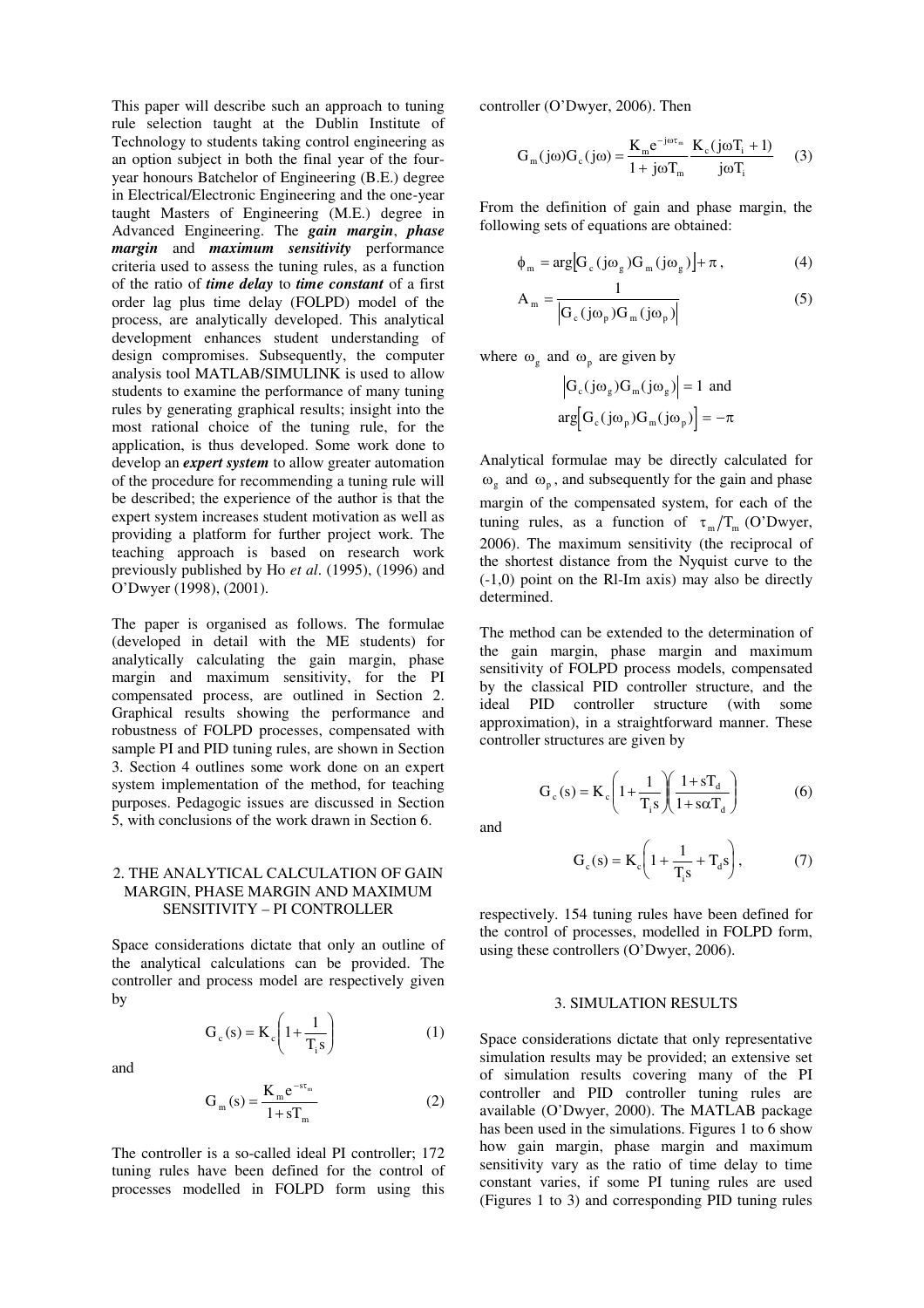for the classical controller structure (with  $\alpha = 0.1$ ) are used (Figures 4 to 6). Figures 7 and 8 show one example of gain and phase margin comparisons between corresponding PI and PID controller tuning rules.



Fig. 1. Gain margin



Fig. 2. Phase margin



Fig. 3. Maximum sensitivity

In these results, Z-N refers to the process reaction curve method of Ziegler and Nichols (1942); W-W refers to the process reaction curve method of Witt and Waggoner (1990); IAE reg, ISE reg and ITAE reg refer to the tuning rules for regulator applications that minimise the integral of absolute error criterion, the integral of squared error criterion and the integral of time multiplied by absolute error criterion, respectively, as defined by Murrill (1967) for PI tuning rules and Kaya and Scheib (1988) for PID tuning rules based on the classical controller structure.



Fig. 4. Gain margin



Fig. 5. Phase margin



Fig. 6. Maximum sensitivity



Fig. 7. Gain margin comparison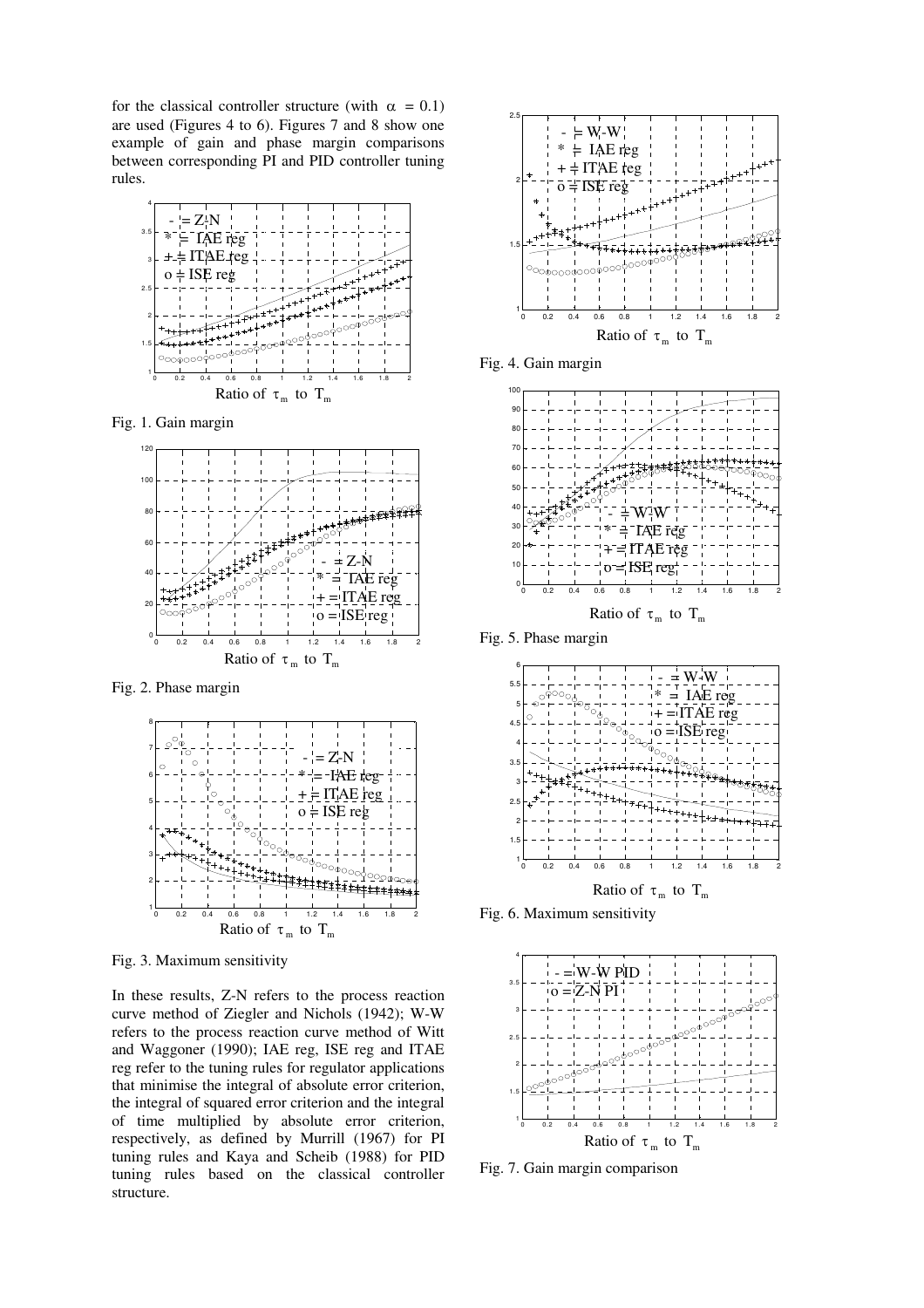

Fig. 8. Phase margin comparison

These results would allow the following general points to be outlined in the classroom:

- It is clear that the gain margin is generally less when the PID rather than the PI tuning rules are considered, over the ratios of time delay to time constant taken; the difference between the phase margins is less clear-cut. This suggests that these PID tuning rules should provide a greater degree of performance than the corresponding PI tuning rules, but may be less robust.
- Comparing the individual tuning rules, it is striking that the ISE based tuning rules have generally the smallest gain margin and also have a small phase margin, suggesting that this is a less robust tuning strategy. The results in Figures 3 and 6 confirm these comments.
- No general conclusion can be reached as to the best tuning rule (as expected); it is interesting, though, that many tuning rules may be applied at ratios of time delay to time constant greater than that normally recommended. One example may be seen in Figures 4 to 6, where the gain margin, phase margin and maximum sensitivity (associated with the use of the PID tuning rule for obtaining minimum IAE in the regulator mode) tends to level out when the ratio of time delay to time constant is greater than 1; normally, the tuning rule is used when the ratio is less than 1 (Murrill, 1967). On the other hand, it is clear from Figures 7 and 8 that there is a significant degradation of performance when using the PID tuning rule of Witt and Waggoner (1990) and the PI tuning rule of Ziegler and Nichols (1942) for large ratios of time delay to time constant, which is compatible with application experience.
- The decision between the use of a PI and PID controller to compensate the process, depends on the ratio of time delay to time constant in the FOLPD model, together with the desired tradeoff between performance and robustness, as expected. It turns out, however, that the analytical method explored allows the calculation of a far wider range of gain and phase margins for PI controllers; it is also true that stability tends to be assured when a PI controller is used (O'Dwyer, 2000). Thus, a cautious design approach is to use

a PI controller, particularly at larger ratios of time delay to time constant.

## 4. EXPERT SYSTEM IMPLEMENTATION

In Section 3, data has been defined as MATLAB variables representing gain margin and phase margin values, as the ratio of time delay to time constant varies, for many of the 172 PI controller-tuning rules for FOLPD process models (O'Dwyer, 2000). Though the graphical results based on this data gives students a good insight into the usefulness of the tuning rules (at larger time delays, for example), the sheer volume of results generated means that a more automatic means of comparing the tuning rules would be useful. Thus, some preliminary work on the development of an expert system was carried out. The expert system asks the user to input the desired range of gain and phase margin of the compensated system. The expert system will then indicate the PI tuning rules that fit the criteria, outputting the gain margin and phase margin associated with each rule, together with a recommendation.

The gain margin and phase margin data, associated with each tuning rule, was first exported to a Microsoft Access database file. A Microsoft Visual Basic (VB) front end was developed using intrinsic VB controls, to provide the user with a friendly and intuitive interface. On correct completion of a logon process, the main user screen, shown in Figure 9, is loaded and a connection to the Microsoft Access database is made using a VB data control object. The database is local to the VB programme (i.e. it is on the same PC as the VB application), though it could be put on a Local Area Network (LAN) or a Wide Area Network (WAN). The upper portion of this screen is used as an input interface. It consists of a set of text boxes and labels into which the user may enter the ratio of delay to time constant (TD/TC on Figure 9), the required gain and phase margins and an acceptable variation (called tolerance on Figure 9) on the gain and phase margins.

The process of retrieval starts when the Execute button is clicked. A Structured Query Language (SQL) query, using parameters from the input text boxes, was used to return a record set of matching tuning rules. A VB DBGrid object, bound to the data control object, was used to display the record set. If the system finds fewer tuning rules than a low threshold value, or more tuning rules than a high threshold value, then the user is prompted to widen or narrow the default gain and phase margin variation of 10%, respectively. A secondary SQL query using the tuning rule number returned by the first query, was used to access another database containing the tuning rule sources and the formulae associated with each tuning rule. The right hand panels in the lower half of the user screen (Figure 9) were used to display this information.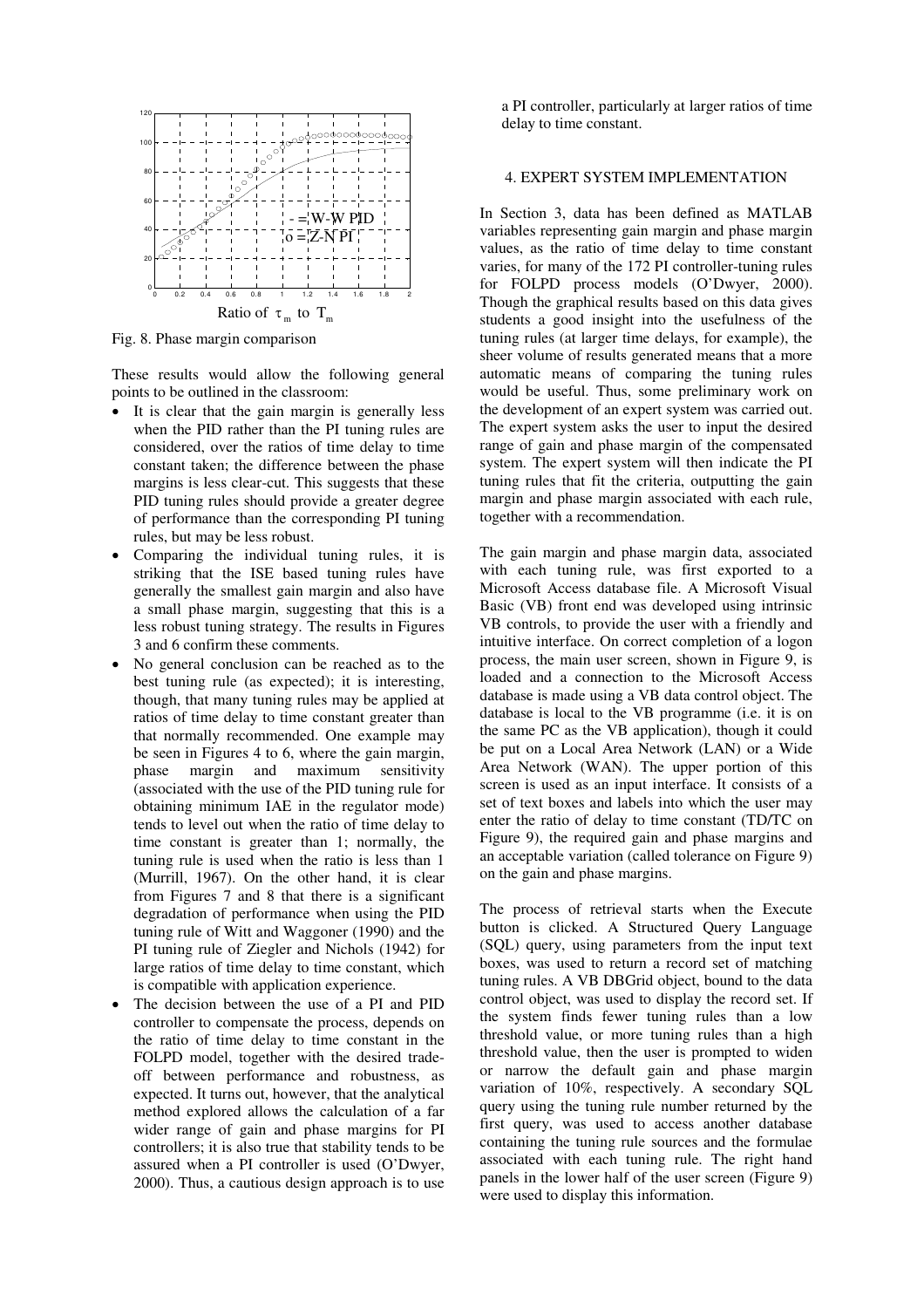| Client Panel                                       |                                                                                                 |                                                            |                    |                                      |           |              | $\vert x \vert$ |
|----------------------------------------------------|-------------------------------------------------------------------------------------------------|------------------------------------------------------------|--------------------|--------------------------------------|-----------|--------------|-----------------|
|                                                    | Please Enter the Gain Margin (GM) and Phase Margin (PM) and Press the Execute Button when done. |                                                            |                    |                                      |           |              |                 |
| TD/TC<br>0.6                                       | GM                                                                                              | 13.                                                        | <b>PM</b>          | 100                                  | Tolerance | $ 10\rangle$ |                 |
| Applicable Rules                                   | $\overline{2}$                                                                                  |                                                            |                    |                                      |           |              | Execute         |
|                                                    |                                                                                                 |                                                            |                    |                                      |           |              |                 |
| ID.<br>Ratio<br>$\sqrt{412}$<br>0.6<br>413<br>0.65 | <b>PM</b><br><b>GM</b><br>3.02<br>92.1325<br>3.0805<br>96.1511                                  | Enter Rule ID<br>CONTROLLER<br>PARAMETER<br><b>FORMULA</b> | $\sqrt{412}$       | $Kc = \text{Ratio} * (0.9 / Kp)$ All |           |              | Rule Info       |
|                                                    |                                                                                                 |                                                            | <b>RULE SOURCE</b> | Zeigler & Nichols(1942)              |           |              | j.              |

Fig. 9: Main User Screen

## 5. PEDAGOGIC ISSUES

A control engineering educator has the challenge of communicating a wide variety of concepts, ideas and techniques, to provide students of the discipline with both a strong theoretical base and good practical ability. In addition, the educator increasingly has the responsibility of providing students with the fundamental skills that are required for life long self-learning. Theoretical issues, which often involve mathematical and physical analysis, have tended to be taught in the classroom. Practical ability, which requires intuition and insight, has been traditionally conveyed through extensive laboratory work. However, time available for classroom and laboratory work has been reduced, in response to pressure to reduce class contact hours and the increasing desire to facilitate student self-learning. The use of computer aided design and analysis tools, which facilitate student self-learning and enhance theoretical understanding and practical ability, is one way to increase learning efficiency. Computer simulation also allows the study of a greater range of problems than would be possible through either mathematical analysis or laboratory work.

The experience of the author is that the use of the teaching method outlined allows a greater integration between theory and practice than heretofore. As mentioned, the theoretical aspects

outlined in Section 2 are explored in detail with the ME students, and in outline with the BE students; the authors experience is that BE students, on balance, derive more benefit from a greater emphasis on computer simulation. The author has not attempted to formally measure the improvement in learning experienced. However, less laboratory time is required compared to a more traditional approach to teaching the topic, an important issue when formal laboratory time in the subject is less than 50% of what it was five years ago. On the other hand, it is the authors' experience that (perhaps, surprisingly) some engineering students are alienated by computer simulation tools and would benefit from more traditional, hands-on laboratory work. The authors' development work on the expert system is partly motivated by this concern, as well as the wish to improve learning efficiency further. The expert system allows the learner to quickly obtain a candidate tuning rule, based on user data input; the learner can then implement and test this tuning rule in the laboratory, in a hands-on environment. More motivated students do use the capabilities of the expert system and the MATLAB simulation results to increase their understanding; interestingly, proportionally more part-time students do this, perhaps because their maturity allows them to see that a little time invested by them in this activity has a disproportionate educational benefit.

Further enhancements to the expert system are presently taking place, with the aim of providing a more comprehensive learning experience by using